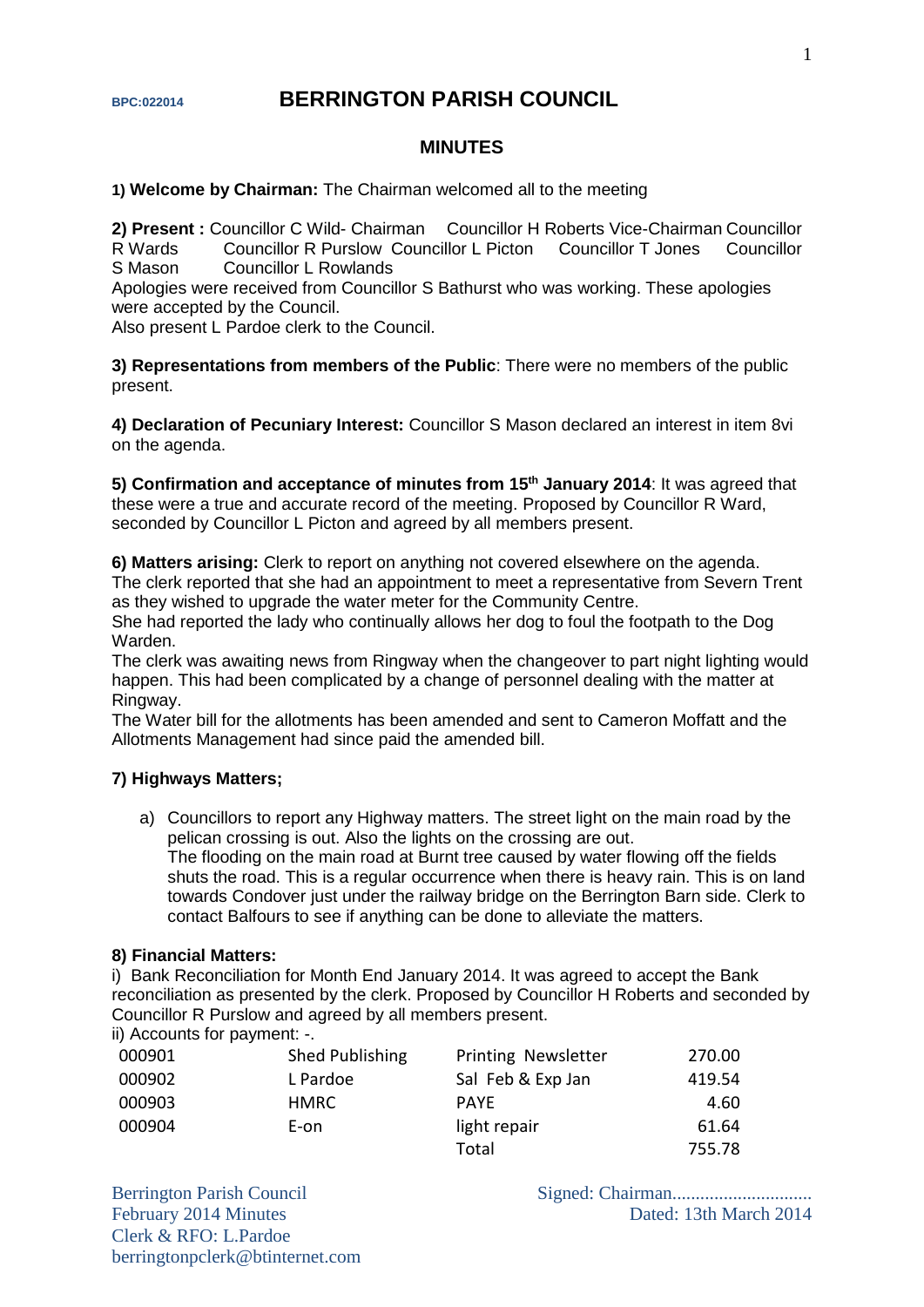It was agreed to pay the accounts as presented by the clerk. Proposed by Councillor H Roberts and seconded by Councillor R Purslow and agreed by all members present.

iii) Council to consider granting pay salary scale increase from point SCP24 to SCP25 to the clerk. This would be an extra £187.20 per year. After discussion it was put to the clerk that the Council was happy to grant the increase to pay scale SCP25 however due to the wish to keep the council's costs down the council asked the clerk to either stay at the same scale point the same or reduce the hours to maintain the costs.

iv) Council to consider and pay grass cutting contracts to Mr Lewis and Mr Mason. It was agreed that the council would pay £300 to Mr Mason and £200 to Mr Lewis for the grass cutting they do within the parish. Proposed By councillor L Picton seconded by Councillor H Roberts and agreed by all members present.

v)The Council agreed to renew the maintenance contract for the street lighting of £560.82 with E-on for another year. Proposed by Councillor H Roberts, seconded by Councillor R Purslow and agreed by all members present.

**9) Council to consider renewing the clerk's contract and terms and conditions for a**  further year. It was agreed to renew the clerk contract for a further twelve months. Proposed by Councillor L Picton seconded by Councillor L Rowlands and seconded by all members present.

**10) Council to consider changing the Council meetings to the second Wednesday of the month .**After discussion it was agreed to move the meeting to the second Thursday of every month starting in March. Proposed by Councillor R Purslow seconded by Councillor R Ward and agreed by all members present.

## **11) Planning Matters:-**

# **a) Clerk to report on earlier applications:**

- Reference: 13/04578/FUL Address:4 Lower Cross, Cross Houses, Shrewsbury, SY5 6JU Proposal: Erection of a single store extension for a disabled occupant. *Permission granted*
- Reference: 13/04651/FUL Address: Proposed dwelling west of Berrington Manor, Berrington, Shrewsbury, **Shropshire** Proposal: Erection of 1 No affordable two storey dwelling with associated garage, office, access and landscaping (revised scheme) Pending Consideration
- Reference:13/05086/LBC Address: The Old Smithy, Berrington, Shrewsbury, Shropshire. Proposal: Non-material amendments to listed building consent 06/0053/LB - east elevation to replace use of fixed glazed timber frames and boarded timber frame with aluminium bi-fold doors and omission of conservation roof light and north elevation to replace use of timber framed glazed doors with aluminium bi-fold doors Pending Consideration
- Reference: 14/00121/FUL Address: Gardeners Cottage, Berrington Shrewsbury, SY5 6HA Proposal: Erection of replacement detached double garage following removal of existing garden store. After discussion it was agreed that the Council offered no comment to this application.

# **b) Consider any new applications received after 10th February 2014**

Clerk & RFO: L.Pardoe berringtonpclerk@btinternet.com

Berrington Parish Council Signed: Chairman.............................. February 2014 Minutes Dated: 13th March 2014